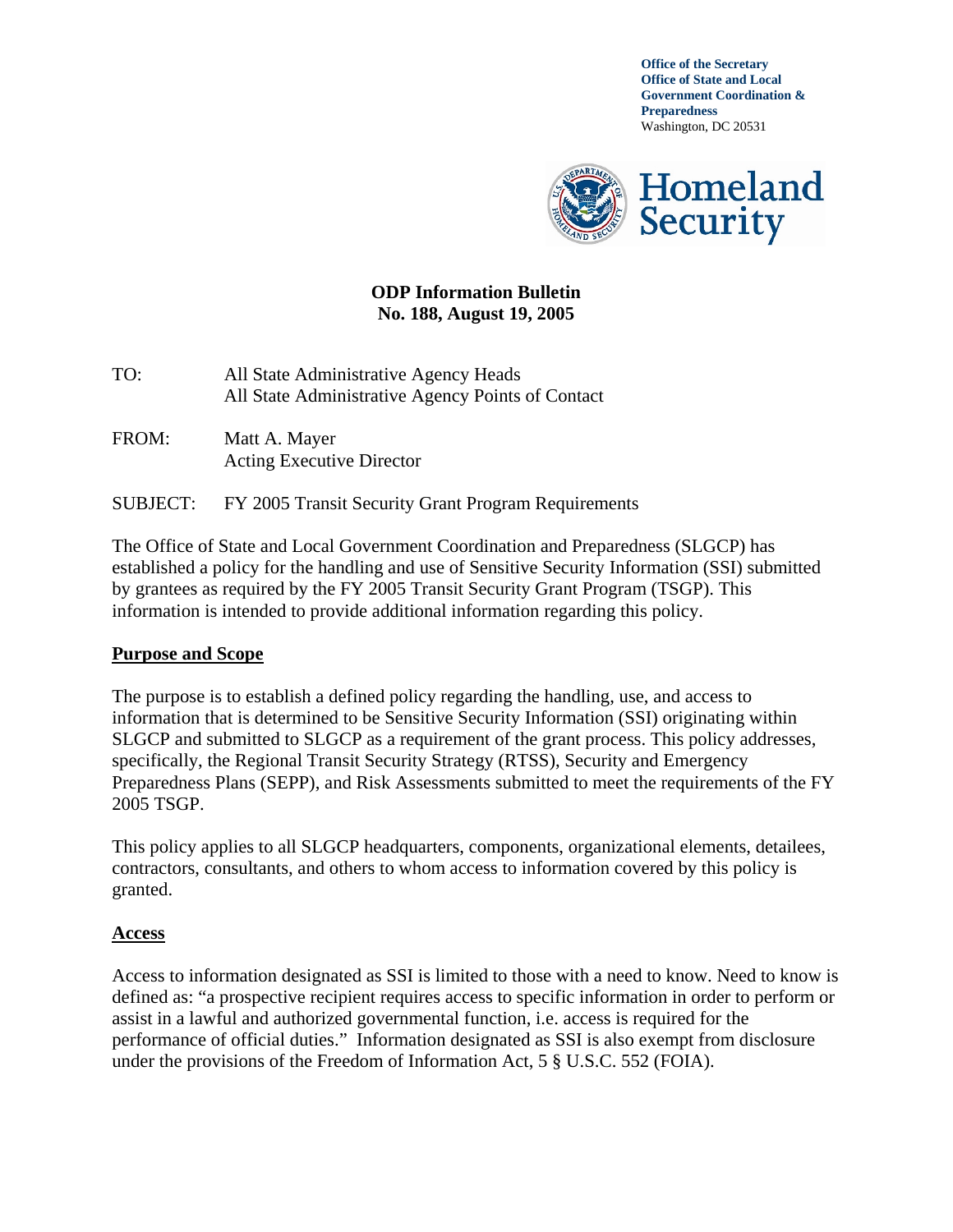# **Additional Information**

For your convenience, a complete document containing the policy is attached. This document is also available on the ODP Secure Portal at: https://odp.esportals.com/.

For specific information concerning eligibility and grant guidelines, please refer to the TSGP application kit at http://www.ojp.usdoj.gov/odp/docs/fy2005tsgp.pdf. Questions related to this grant program may be directed to tsgp@dhs.gov or to the SLGCP Centralized Scheduling and Information Desk 1-800-368-6498. Frequently asked questions regarding the TSGP will be addressed in bi-weekly conference calls every other Wednesday from 1:30-2:30 p.m. EST, beginning April  $20<sup>th</sup>$ .

Attachment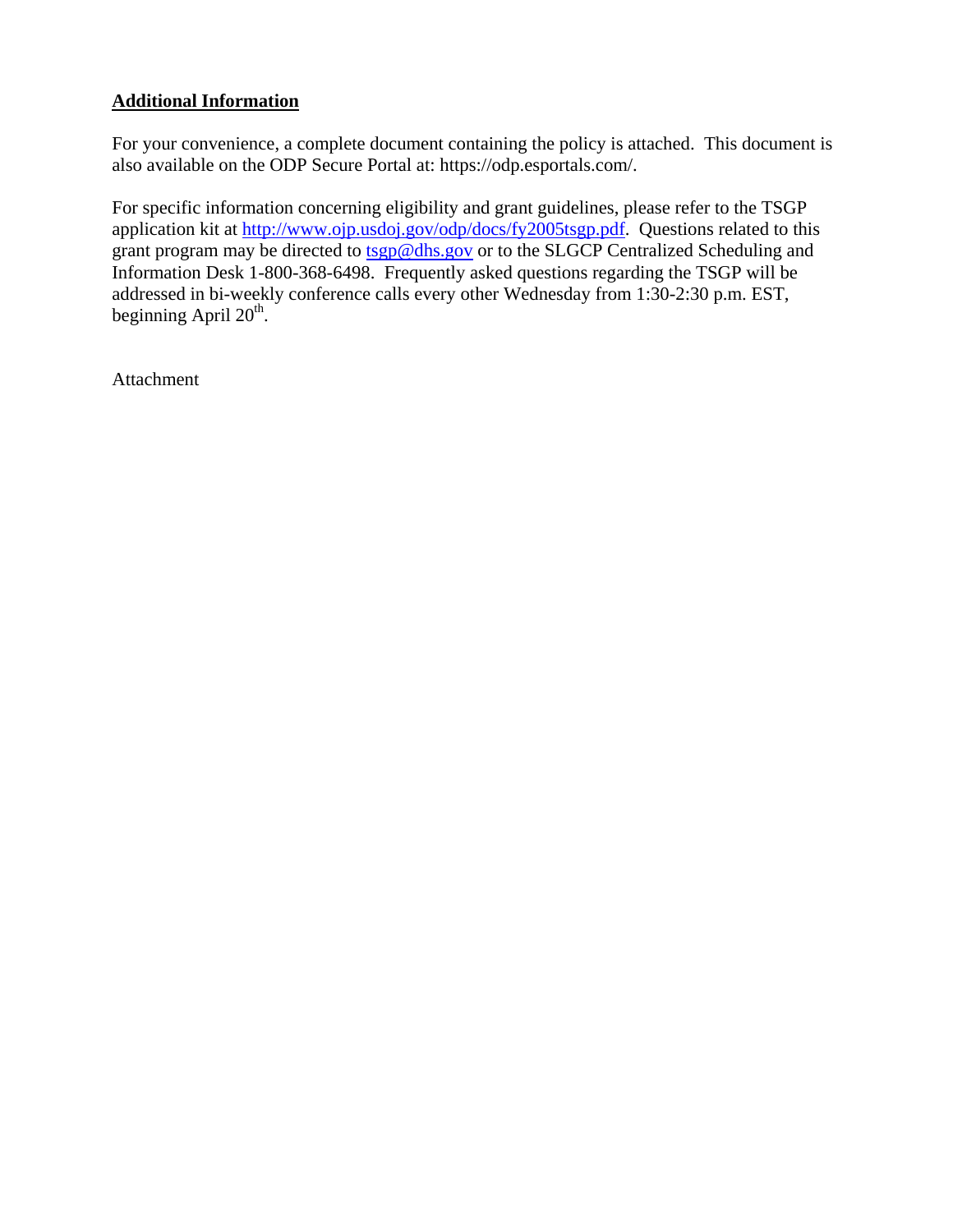| <b>MEMORANDUM TO:</b> | All SLGCP Employees                                                                      |
|-----------------------|------------------------------------------------------------------------------------------|
| <b>FROM:</b>          | Matt A. Mayer /s/<br><b>Acting Executive Director</b>                                    |
| <b>SUBJECT:</b>       | <b>SLGCP Policy Memorandum No. 05-06: Sensitive Security</b><br><b>Information (SSI)</b> |
| DATE:                 | <b>August 9, 2005</b>                                                                    |

# **SLGCP Policy Statement**

Sensitive Security Information (SSI), as defined in 49 C.F.R. § 15, is a specific category of information that requires protection against disclosure. Within SLGCP, the following types of information will be treated as SSI:

- Any security contingency plan or information and any comments, instructions, or implementing guidance pertaining thereto under the rules listed in 49 U.S.C. § 1520.5(a) (1) through (6).
- Information concerning threats against transportation.
- Information regarding critical aviation, surface transportation, or maritime infrastructure assets.
- Any draft, proposed, or recommended change to the information and records identified in this section.
- Any other information, the disclosure of which is prohibited under the criteria of 49 U.S.C. § 40119.

For purposes of this policy, SSI includes information originating from within SLGCP as well as other sensitive but unclassified information received by SLGCP from other government and nongovernment activities. Specifically, this includes the Regional Transit Security Strategies, Security and Emergency Preparedness Plans, and Risk Assessments submitted as part of the Transit Security Grant Program (TSGP). At this time, information that may need to be raised to a classified level can be reviewed against the National Exercise Program Security Classification Guide to establish classification.

It is SLGCP policy that information will not be designated as SSI unless necessary. In addition, information designated SSI is exempt from disclosure under the provisions of the Freedom of Information Act.

Any SLGCP employee, detailee, or contractor can designate information falling in the categories identified on page 1 as SSI. Officials occupying supervisory or managerial positions are authorized to designate other information, not listed above and originating under their jurisdiction, as SSI. Information designated as SSI will retain its designation until determined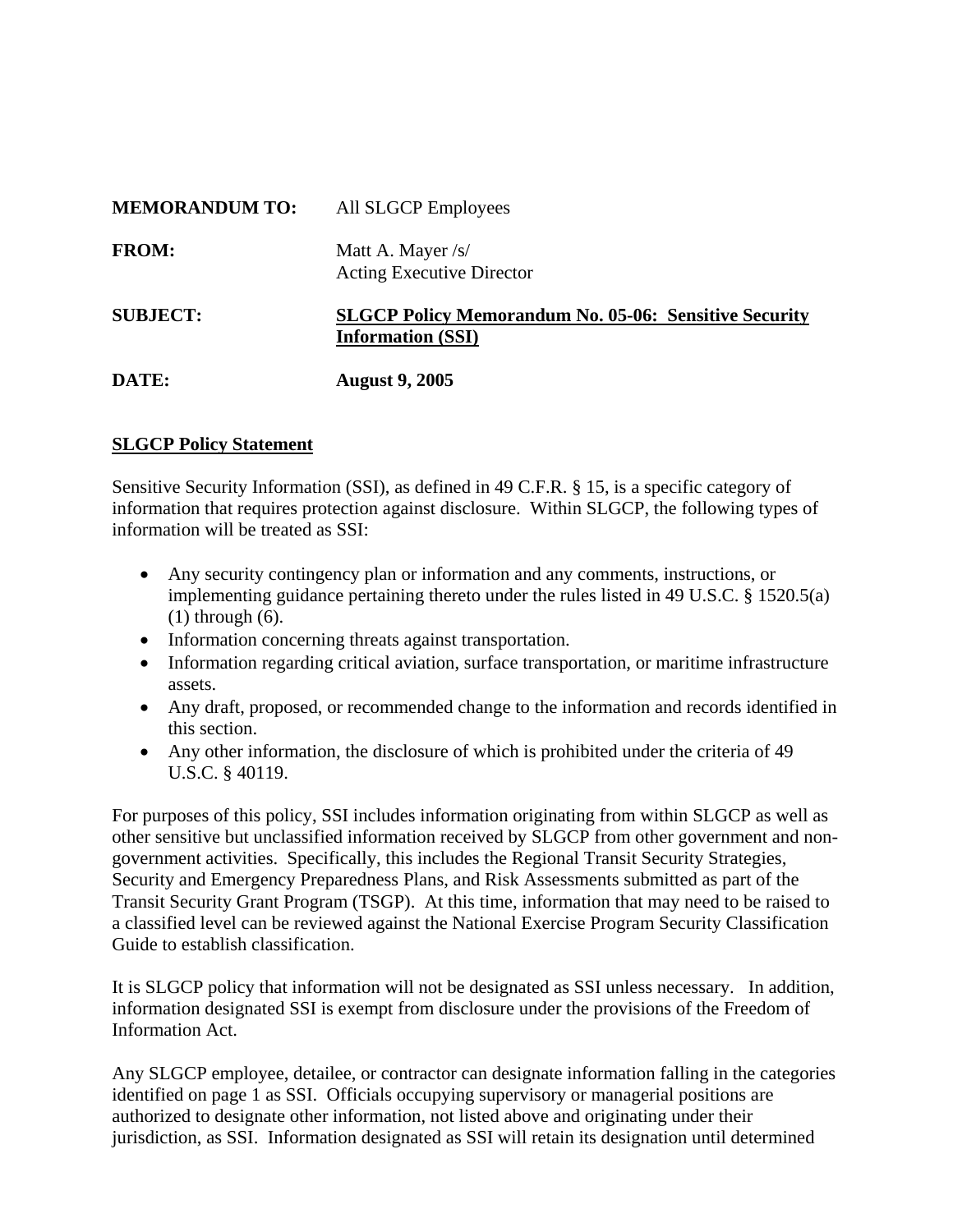otherwise by the originator or a supervisory or management official having program responsibility over the originator and/or information.

SLGCP employees, detailees, contractors, consultants, and others to whom access is granted are expected to:

- Be aware of and comply with the safeguarding requirements for SSI as outlined in this policy.
- Participate in training sessions presented to communicate the requirements for safeguarding SSI and other sensitive but unclassified information as outlined in DHS Management Directive 11042.1.
- Be aware that divulging information without proper authority could result in administrative or disciplinary action.

Supervisors and managers are expected to:

- Ensure that an adequate level of education and awareness is established and maintained for employees.
- Take appropriate corrective actions, to include administrative or disciplinary action as appropriate, when violations occur.

# **Procedures for Implementation**

- Contractors and consultants must execute a DHS form 11000-6, Sensitive but Unclassified Information Non-Disclosure Agreement (NDA), as a condition of access to SSI. In addition, other individuals not assigned to or contractually obligated to DHS, but to whom access to information will be granted, may be requested to execute an NDA as determined by the applicable program manager. Execution of the NDA is effective upon publication of this policy and not applied retroactively.
- When creating a record containing SSI, you must include a protective marking and limited distribution statement that clearly identifies the information as SSI and specifies the distribution limitation required. If you receive a record containing SSI that is not correctly marked, you must apply the appropriate marking and inform the sender of its omission.
- Specifically, the **protective marking** must:
	- 9 consist of the words **"SENSITIVE SECURITY INFORMATION";**
	- $\checkmark$  be written or stamped in plain style bold type, such as Times New Roman and a font size of 16, or an equivalent style and font size; and
	- $\checkmark$  be applied to all documents that contain SSI.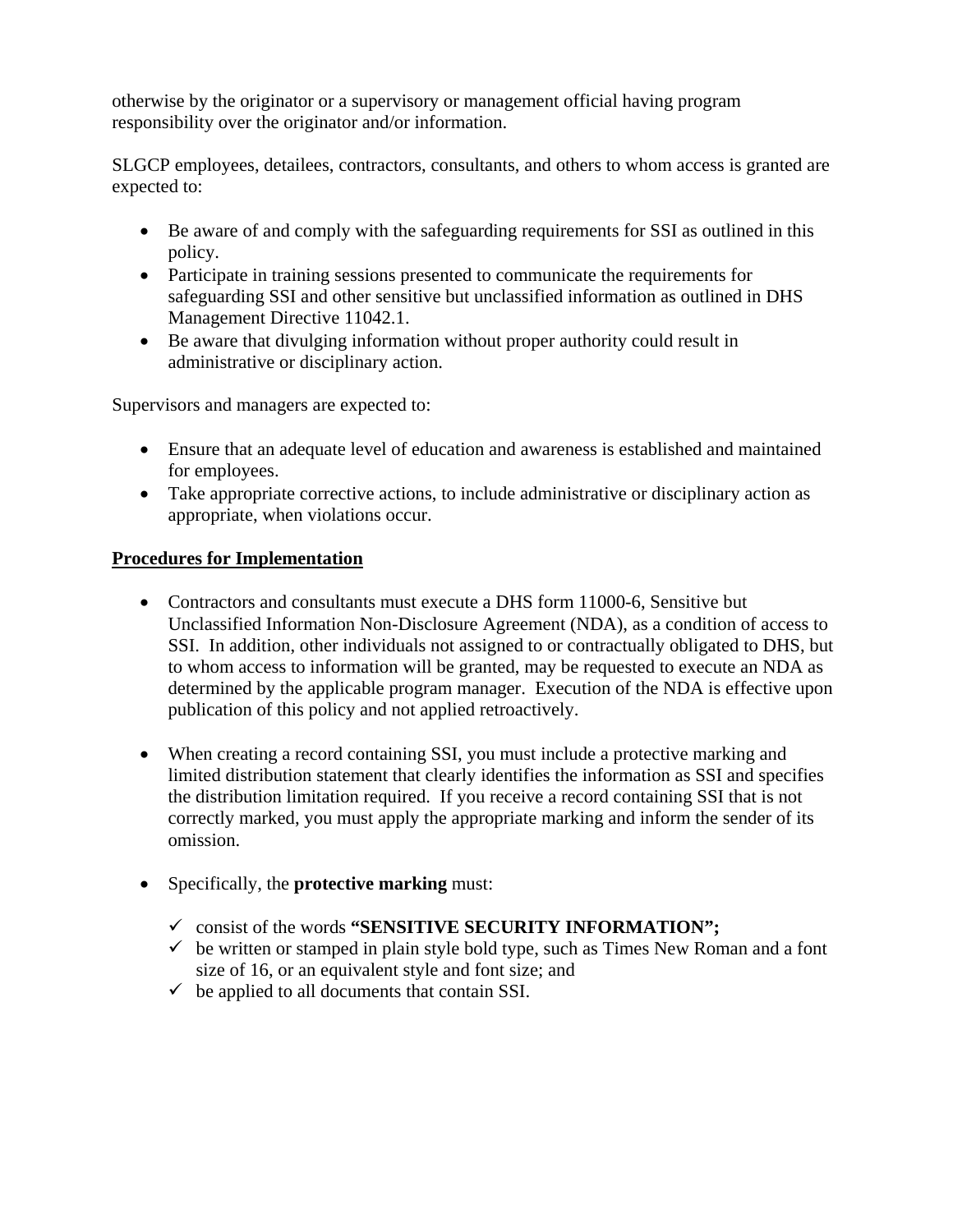• The following **distribution limitation statement** must be applied to all documents that contain SSI:

**"WARNING: This document contains Sensitive Security Information that is controlled under 49 CFR Part 15. No part of this document may be released to persons without a need to know, as defined in 49 CFR Part 15, except with the written permission of DHS, Washington, DC. Unauthorized release may result in civil penalty or other action. For U.S. Government agencies, public release is governed by 5 U.S.C. 552 and 49 CFR parts 15 and 1520."** 

This distribution limitation statement should be written or stamped in plain style bold type (e.g., Times New Roman) with a font size of 8, or an equivalent style and font size.

- The following marking requirements apply to all records containing SSI that are created after the date of this policy memorandum, and to all existing records containing SSI, prior to release:
	- $\checkmark$  **Documents:** Apply the **protective marking** at the top of the outside of any front cover (including a binder or folder), on the top of any title page, on the top of the first page and each subsequent page, and on the top of the outside of any back cover (including a binder or folder). Apply the **distribution limitation** statement at the bottom of the outside of any front cover (including a binder or folder), on the bottom of any title page, on the bottom of the first page and each subsequent page, and on the bottom of the outside of any back cover (including a binder or folder).
	- $\checkmark$  **Electronic and Magnetic Media:** SSI contained on electronic and magnetic media must have protective markings and the distribution limitation statement applied at the beginning and end of the electronic and magnetic text. The protective marking and distribution limitation statement must be displayed so that both are fully visible on the screen or monitor when the text is viewed. The protective marking and distribution limitation statement must also be applied to each side of the disk and the disk sleeve/jacket, on the non-optical side of the CD-ROM, and on both sides of the CD-ROM case. If the electronic/magnetic text has a soundtrack, audible warnings that describe the protective marking and distribution limitation statement must, if possible, be included in the introduction and at the end of the text.
	- 9 **Videotape Recordings**: Include conspicuous visual protective markings and distribution limitation statements at both the beginning and the end of the recording, if practicable. In addition, apply protective markings and the distribution limitation statement on the front and back and on each side of the video case and storage containers.
	- 9 **Charts, Maps, and Drawings**: Affix the **protective marking** and **limited distribution statement** in a manner that it is plainly visible.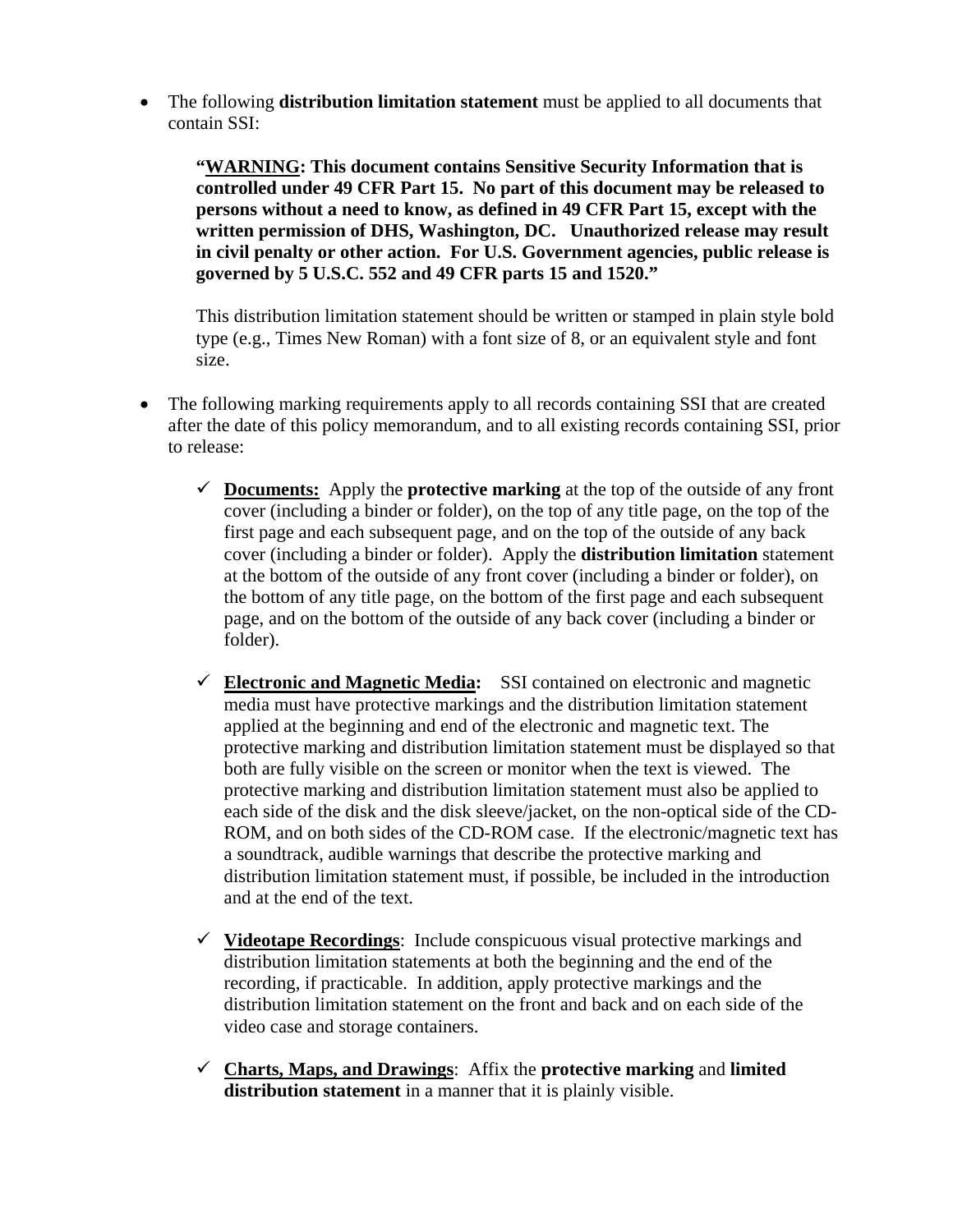- 9 **Motion Picture Films and Video Recordings**: Apply the **protective marking** and **distribution limitation statement** at the beginning and end of each reel or video recording in such a manner that it is fully visible on the screen or monitor.
- 9 **Motion Picture Reels:** Apply **protective markings** and **distribution limitation statements** to motion picture reels that are kept in film cans or other containers. Apply them to each side of each reel and to all sides of each can or other storage container. In addition to reproducing the protective marking and distribution limitation statement on the beginning and end portions of the film, if the motion picture film has a soundtrack, if practicable, include audible warnings that describe the protective marking and distribution limitation statement in the introduction and at the end of the film.
- $\checkmark$  **Transmittal Documents**: Mark those documents that are used to transmit SSI but do not contain SSI with the distribution limitation statement. In addition, affix the following statement to the front page of the transmittal document:

# **"The protective marking SENSITIVE SECURITY INFORMATION and/or the distribution limitation statement on this document are canceled when the attachments containing SSI are removed."**

- SLGCP employees and contractor employees must safeguard information and records containing SSI from disclosure to unauthorized personnel at all times. When not in an individual's direct physical control, safeguard and protect the information so that it is not physically or visually accessible to persons who do not have a need to know (e.g., secure SSI in a locked container, office, or other restricted access area). When using a locked container, use container keys or a combination lock to restrict access to the container to only those with a need to know.
- Except as provided below, the authority to release SSI to persons who do not have a need to know is limited to the original designation authority and any other individual formally designated to act in that capacity.
- Information designated as SSI under 49 C.F.R. Part 1520 qualifies for exemption from disclosure under the FOIA based on exemption 3, 5 U.S.C. 552(b)(3)(a). FOIA requests for SSI are processed by SLGCP. Any decision to release SSI must have the concurrence of the Secretary. Requests for information that are addressed to regulated parties, such as under State and local freedom of information or open records acts, should be referred to the SLGCP Executive Director. SLGCP works with affected entities to determine what records or portions of records should remain undisclosed and what may be released.
- If a record contains information that may not be disclosed under 49 C.F.R. Part 15, but also contains information that may be disclosed, in response to a FOIA request, the record may be released if the information is not otherwise exempt from disclosure under FOIA and if it is practical to redact the SSI from the record. If it is not practical to do so, withhold the entire record from public disclosure.
- Prior to a contractor gaining access to SSI, the contractor must meet the processing requirements established by SLGCP. (These requirements are being developed and will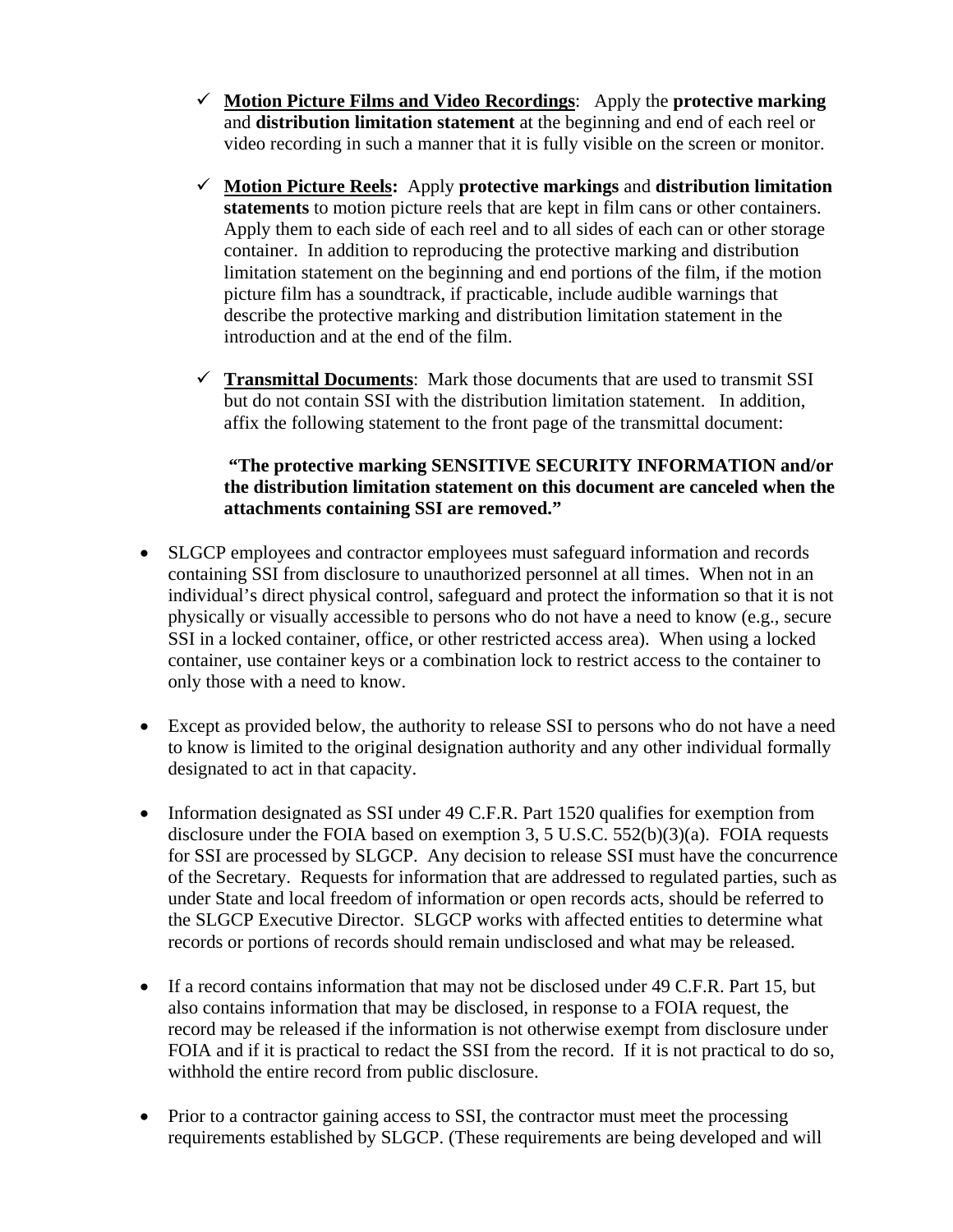be issued at a later date. In the interim, contractors will be bound by non-disclosure agreements and any other limitations in their contracts.)

- Contractors must provide prior notification in writing, through the Contracting Officer, to the originator of the SSI when the contractor needs to make copies of SSI. This written notification must contain the following minimum information:
	- $\checkmark$  positive identification of SSI (title, document numbers as applicable, etc.);
	- $\checkmark$  purpose for making copies;
	- $\checkmark$  quantity of copies; and
	- $\checkmark$  dissemination of copies (the contractor must verify and ensure that all recipients are authorized to receive SSI.).
- Release of SSI is permitted to those with a need to know as established by regulation or authorized by the Executive Director, SLGCP, including:
	- $\checkmark$  Federal, state, and municipal government officials/employees and regulated parties.
	- $\checkmark$  local law enforcement officials and federal intelligence agencies.

Refer any other request for SSI to the SLGCP Executive Director.

- SLGCP employees and contractors with knowledge of an **inadvertent release** of SSI must immediately notify the originating authority.
- Transmitting SSI information involves transferring the SSI information from one location to another either by physical relocation or electronic transmission. SLGCP employees and contractors must package and transmit SSI information via physical relocation as follows:
	- $\checkmark$  When assembling a package containing SSI for transmission, ensure that all SSI has the appropriate protective markings and distribution limitation statements. Use strong and durable envelopes or containers to provide physical protection during transit and to prevent items from breaking out of the containers or envelopes.
	- $\checkmark$  When transmitting by **mail**, use U.S. Postal Service (first class mail or regular parcel post) or other delivery services (Federal Express, UPS, etc). Wrap SSI information in opaque envelopes, wrappings, or cartons. Address the package with an attention line containing the name and office of the recipient to help ensure that the SSI material is received and opened only by authorized personnel.
	- $\checkmark$  When sending by **interoffice mail**, seal the envelope in a manner that prevents inadvertent visual disclosure.
	- $\checkmark$  When **hand carrying** within or between buildings, protect SSI (by a cover sheet, protective folder, distribution pouch, etc.) to prevent inadvertent visual disclosure.
- SLGCP employees and contractors must transmit SSI information via electronic transmissions (over telecommunications circuits) as follows: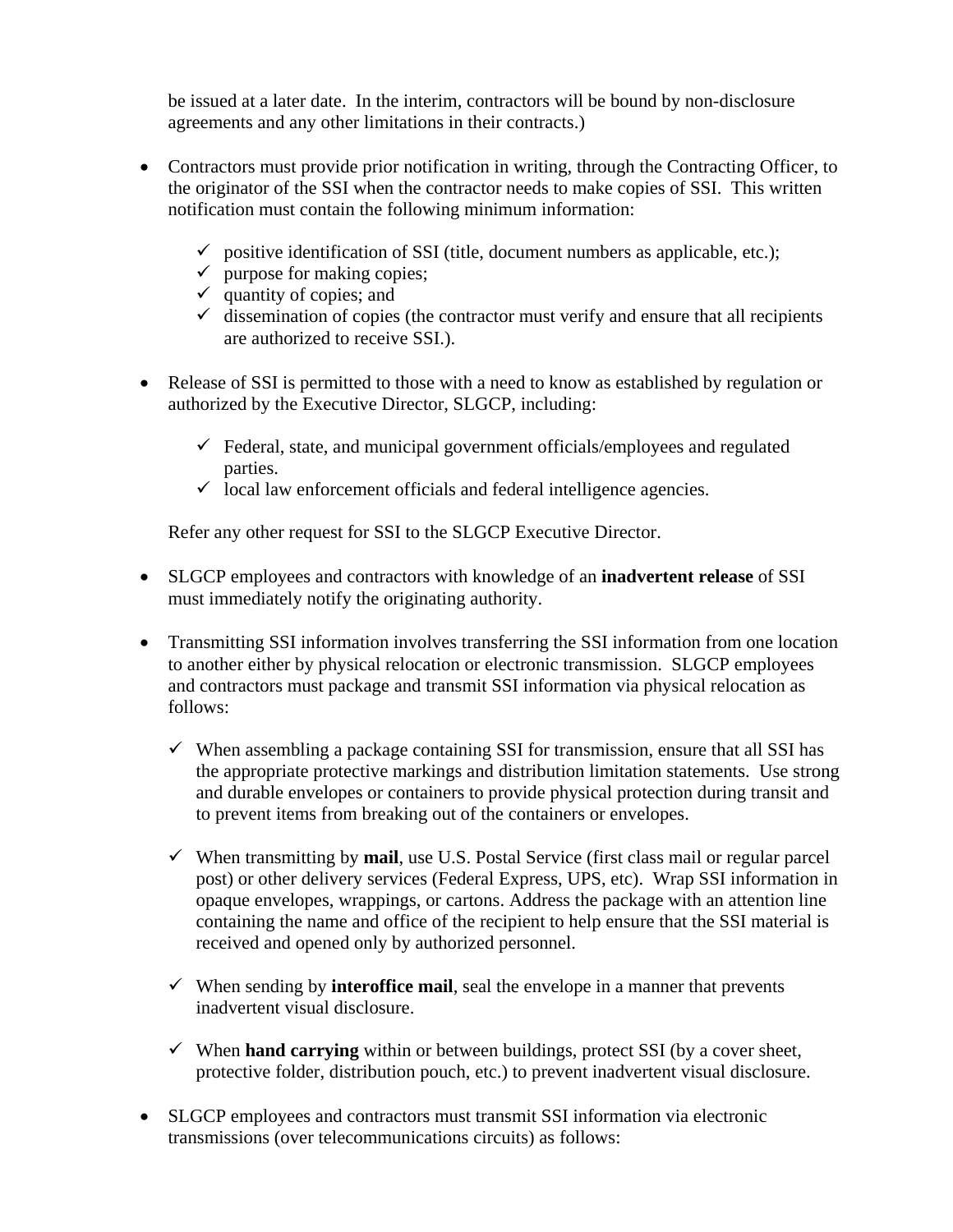- $\checkmark$  When transmitting by **e-mail**, send the SSI in a **password-protected** attachment.
- 9 **Internet/Intranet postings** of SSI are **not** authorized except for postings on secure sites as specifically authorized by the Executive Director, SLGCP.
- $\checkmark$  When transmitting via **facsimile** use the following controls: (1) Confirm that the facsimile number of the recipient is current and valid; (2) If the recipient has a facsimile machine in a controlled area where unauthorized persons cannot intercept the SSI facsimile, send the SSI facsimile without requiring that the recipient be there to receive it promptly. Otherwise, ensure that an authorized recipient is available at the receiving location to promptly retrieve the SSI. (3) Use a cover sheet that clearly identifies the sender's name and telephone number and contains a warning that if the message is received by other than the intended recipient, the individual receiving the message must immediately notify the sender for disposition instructions.
- $\checkmark$  When transmitting by **telephone**, ensure that the person receiving the SSI is an authorized recipient. Avoid using cellular and cordless telephones, which transmit the conversation to a base unit, as the risk of interception and monitoring of conversations is greater when using these devices. Refrain from use of these devices unless circumstances are exigent, or the transmissions are encoded or otherwise protected.
- When copies of records containing SSI are no longer needed, they must be promptly and completely destroyed so that the recovery of the sensitive information is difficult, if not impossible. Prior to destruction of SSI, please contact the SLGCP Security Officer for advice on proper destruction.
- Material containing SSI must be destroyed by one of the following methods, listed in order of preference:
	- $\checkmark$  Any means approved for the destruction of national security classified material as specified in applicable orders regarding the destruction of national security classified material. The approved means include: burning, pulping, crosscut shredding, melting, chemical decomposition, and mutilation.
	- $\checkmark$  Shredding or tearing SSI into small pieces and assimilating it with other waste material. When destroying SSI by hand, cut or tear it into pieces measuring not more than 1/2 inch on a side, and mixed with other wastepaper material in the process.

# **Related DHS Policies**

• DHS Management Directive 11042.1, Safeguarding Sensitive but Unclassified (For Official Use Only) Information

# **For Further Information Contact**

Alan Fisher